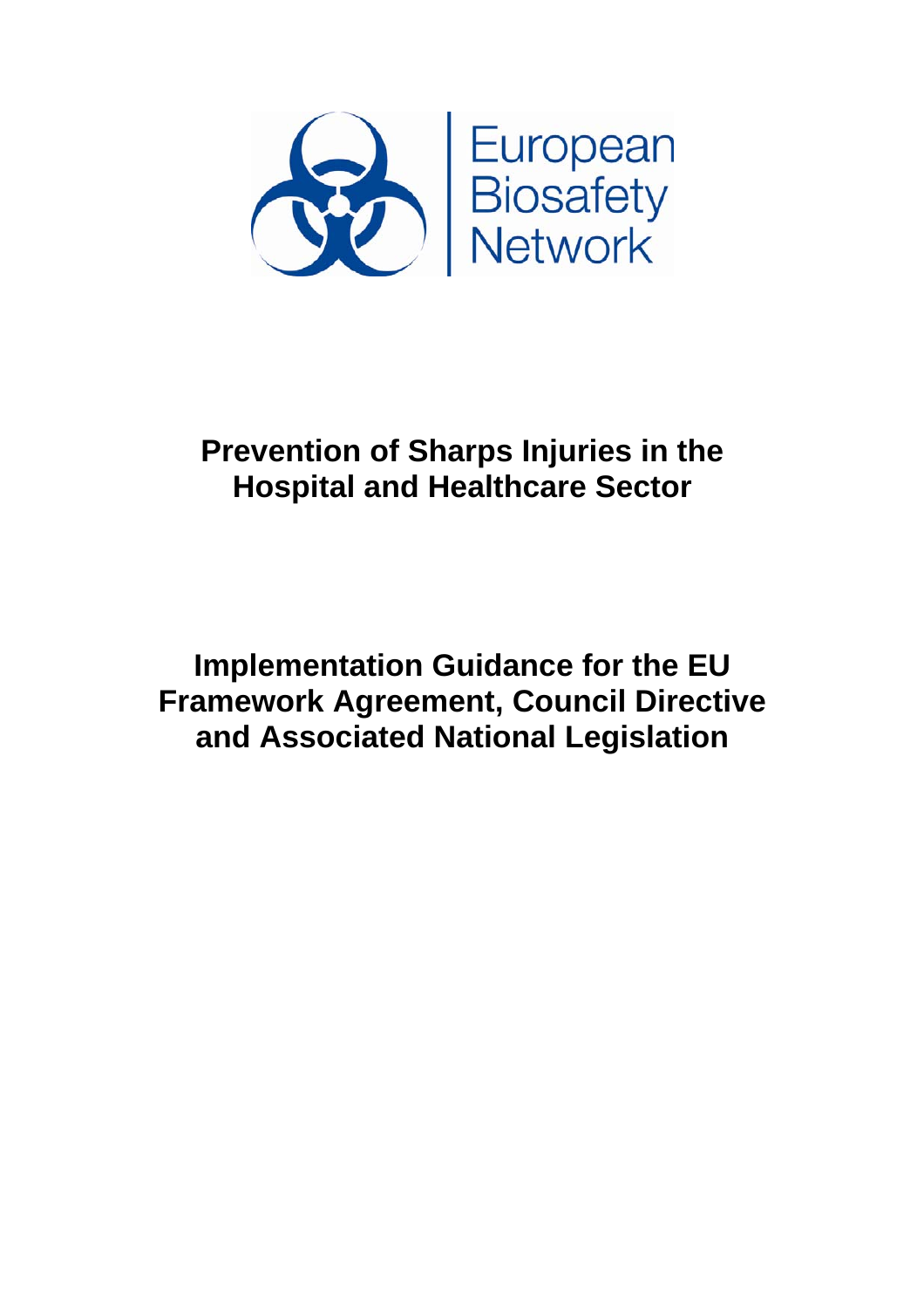#### **Introduction**

This document has been drafted by the European Biosafety Network, a newly constituted organisation which has been established with the principal object of eliminating sharps injuries throughout the European Union. The European Biosafety Network was established following the final adoption of the new European Directive on sharps injuries with a key commitment to improve the safety of patients and healthcare and non-healthcare workers. The Directive was drafted by the European Commission and adopted by the European Council of Ministers. It incorporates the EU Framework Agreement on sharps injuries, negotiated by the EU social partners EPSU and HOSPEEM, and also responds to a European Parliament report on needlestick injuries.

The Network is open to national and European professional institutions, representative associations, unions and other interested organisations committed to the elimination of sharps injuries throughout the EU. This will be achieved by promoting best practice and providing guidance and assistance to Member States and the European Commission on the legislative implementation of the European Union Council Directive on sharps injuries and to ensure maximum compliance and coverage for all relevant workers and sectors. The Network's objectives include establishing measures, at EU level, aimed at increasing the education and training of healthcare and non-healthcare workers and promoting safer practices as well as providing the necessary safety engineered technologies.

The Network is hosting the 1<sup>st</sup> European Biosafety Summit in Madrid on 1-2 June 2010 at the offices of the Spanish General Council of Nursing. This first EU Biosafety Summit is an important public expression of the European social commitment to the prevention of risks associated with blood-borne diseases, which have a huge impact on the health of the workers and the citizens of European Union.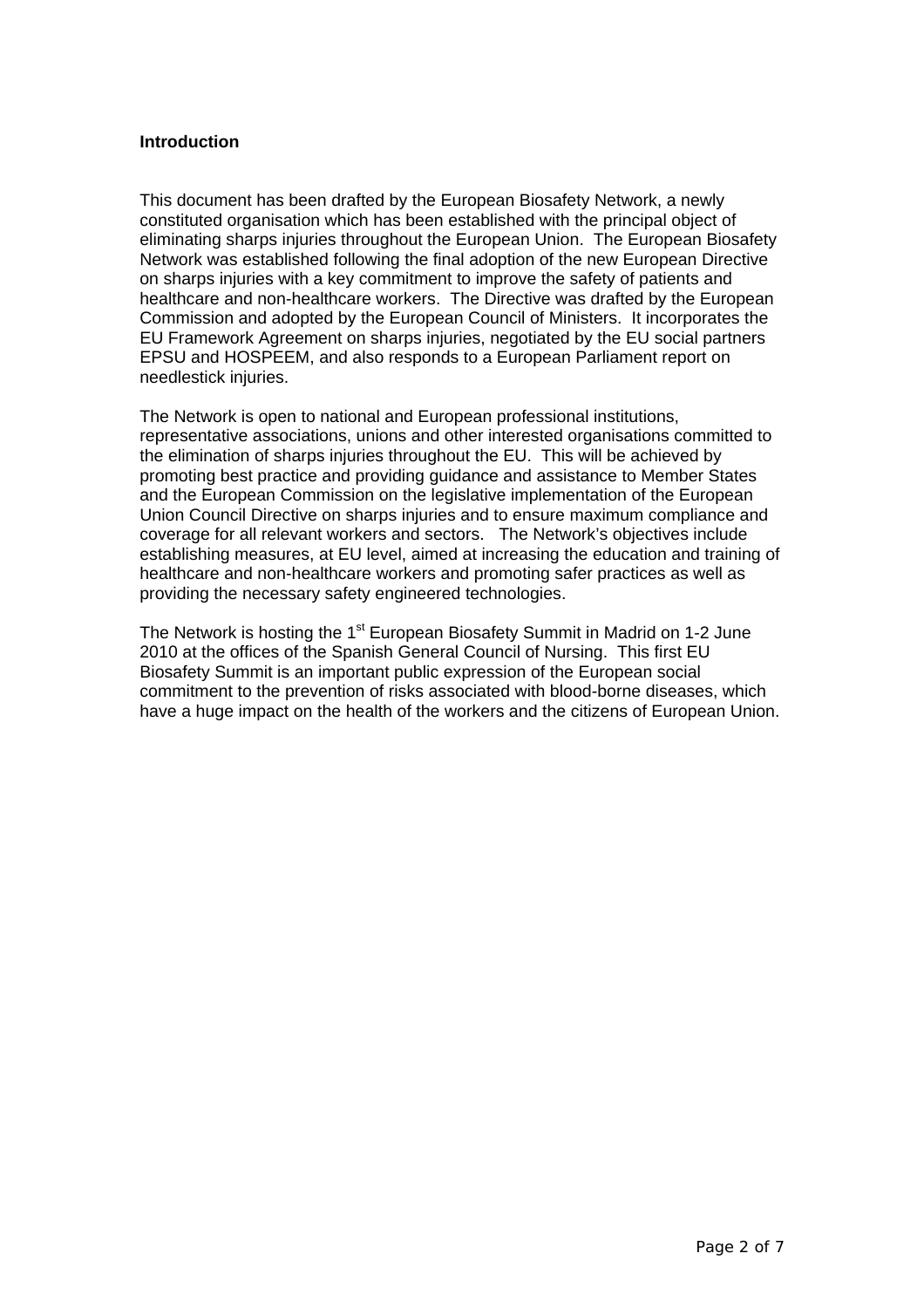#### **Key Points for Implementation**

- Each Member State is required to introduce national legislation or legallybinding agreements to implement the Directive. Legislation is considered the effective route to ensuring that the requirements of the Directive are fully applied.
- The Agreement and the Directive provide the framework to put in place and implement adequate and practical preventative measures before the publication of the required national legislation. National implementation negotiations should begin immediately so that these serious occupational risks are reduced as soon as possible.
- The Directive specifies minimum requirements and Member States are free to adopt additional measures to protect workers. They should be encouraged to do so to ensure that the national requirements are as clear and effective as possible.
- Risk assessment shall be conducted for all situations where there is potential for injury or exposure to blood or other potentially infectious material. Where the results of the risk assessment reveal a risk of exposure, this must be controlled, by:
	- o Elimination eliminating the unnecessary use of sharps by implementing changes in practice and on the basis of the results of the risk assessment,
	- o Safe Procedures specifying and implementing safe procedures for using and disposing of sharp medical instruments and contaminated waste. The practice of recapping shall be banned with immediate effect.;
	- o Engineering Controls providing medical devices incorporating safetyengineered protection mechanisms;
	- o PPE the use of Personal Protective Equipment (gloves, masks, gowns, etc).
- Independent studies show that a combination of training, safer working practices and the use of medical devices incorporating safety-engineered protection mechanisms can prevent the majority of needlestick injuries. <sup>1</sup>Studies have also demonstrated that failure to implement any one of these three elements results in a significantly reduced impact.  $2$  Similarly, attempts to implement safety-engineered medical devices only in certain areas or on certain patients would be neither practicable nor effective.
- The highest risk procedures include blood collection, IV cannulation and percutaneously placed syringes. Small amounts of blood can result in potentially life threatening infection. Hollow-bore needles contain more blood and therefore carry more risk than solid needles.
- The incidence of hepatitis B virus (HBV), hepatitis C virus (HCV) and human immunodeficiency virus (HIV) is significantly higher in the hospital population than in the general population. Additionally, patients will be treated before it is known that they are carrying a serious blood-borne infection, so it is not feasible to reliably segregate patients on the basis of risk and universal sharps injuries prevention measures are therefore, appropriate.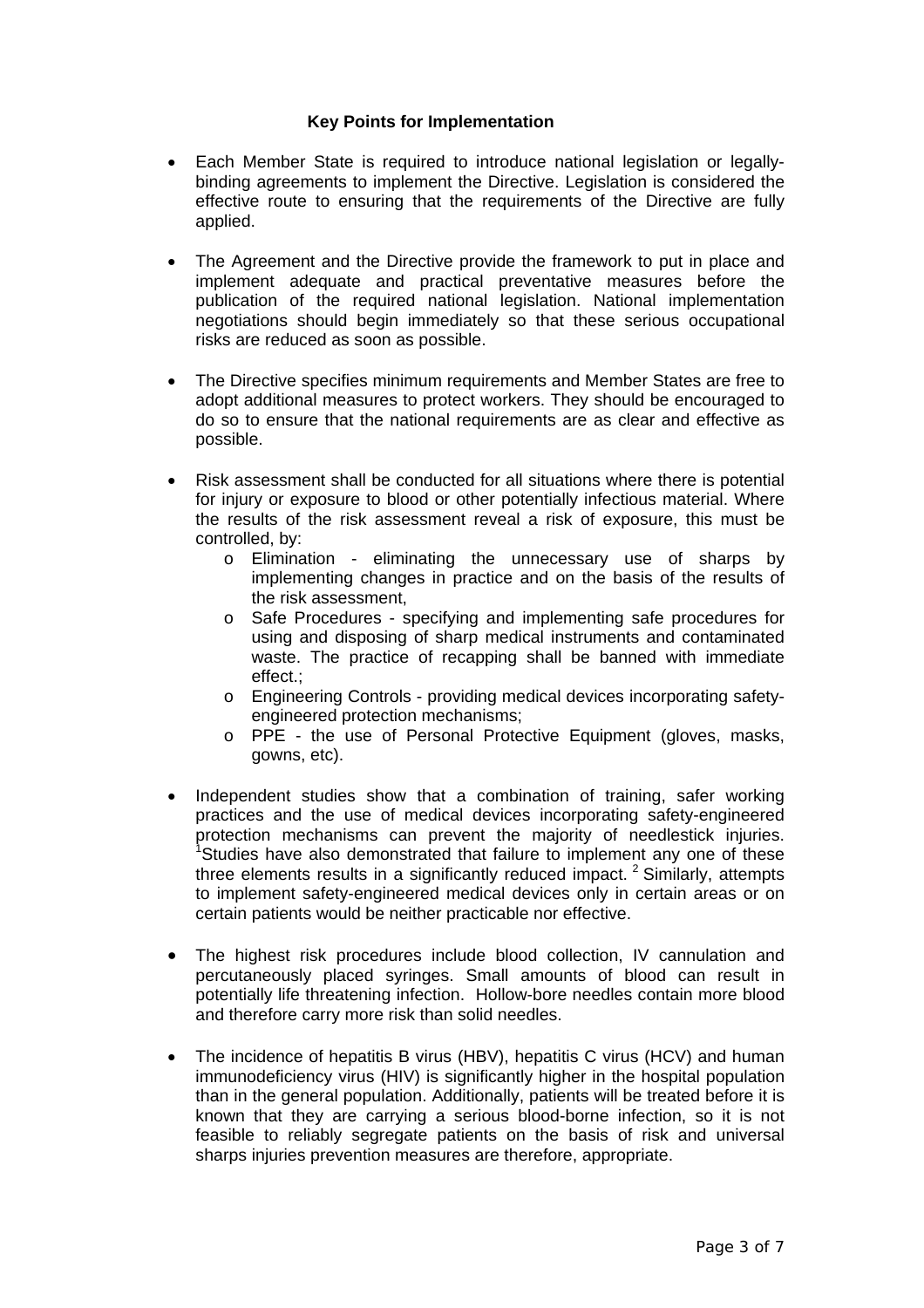# **Prevention of Sharps Injuries in the Hospital and Healthcare Sector**

## **Implementation Guidance for the EU Framework Agreement, Council Directive and Associated National Legislation**

### **1 Background and Implementation**

The European Social partners in the hospital and healthcare sector, HOSPEEM *(European Hospital and Healthcare Employers' Association)* and EPSU *(European Public Services Union*) signed a Europe-wide framework agreement (the Agreement) on the prevention of sharps injuries on 17 July 2009, which has been incorporated into the proposal for a Council Directive (the Directive) – COM (2009) 577 final (26 October 2009).

The Agreement and the Directive recognise that the everyday work of healthcare staff puts them at risk of serious infections, with more than 30 potentially dangerous pathogens, including hepatitis B, hepatitis C and HIV, as a result of needlestick injuries. Needlestick injuries are a very serious occupational hazard for healthcare workers. More than one million needlestick injuries are estimated to occur in the European Union each year. Needlestick injuries are one of the most common and serious risks to healthcare workers in Europe and represent a high cost for health systems and society in general. Additionally, the emotional impact of sharps injury can be severe and long lasting, even when a serious infection is not transmitted. Healthcare workers and their families can suffer many months of anguish as they wait to discover whether they have contracted a potentially fatal infection.

Each Member State is required to bring into force national legislation or legally binding agreements to implement the Directive within two years following its publication. The Agreement (annexed to the Directive) and the Directive will contribute to achieving the safest possible working environment in the hospital and healthcare sector and are binding between employers and workers. The Directive specifies minimum requirements and Member States are free to adopt additional measures to protect workers. The Agreement and the Directive provide the framework to put in place and implement adequate and practical preventative measures in anticipation of the publication of the required national legislation. National implementation negotiations should begin immediately so that serious occupational risks are reduced as soon as possible.

### **2 Purpose and scope**

This document (the Guidance) provides important guidance on the practical implementation of the Agreement and the Directive and needs to be read in conjunction with them and relevant national legislation and guidance. The purpose of these documents is to achieve the safest possible working environment by preventing injuries to workers caused by all medical sharps, including needlesticks, and protecting workers at risk. It provides for an integrated approach, establishing policies in risk assessment, risk prevention, training, information, awareness-raising and monitoring, and for response and follow-up procedures. The Directive applies to any person employed by an employer including trainees and apprentices (full-time, part-time or temporary contract), in the healthcare sector, including related services and activities. Subcontracted or agency workers also fall within the scope of the agreement.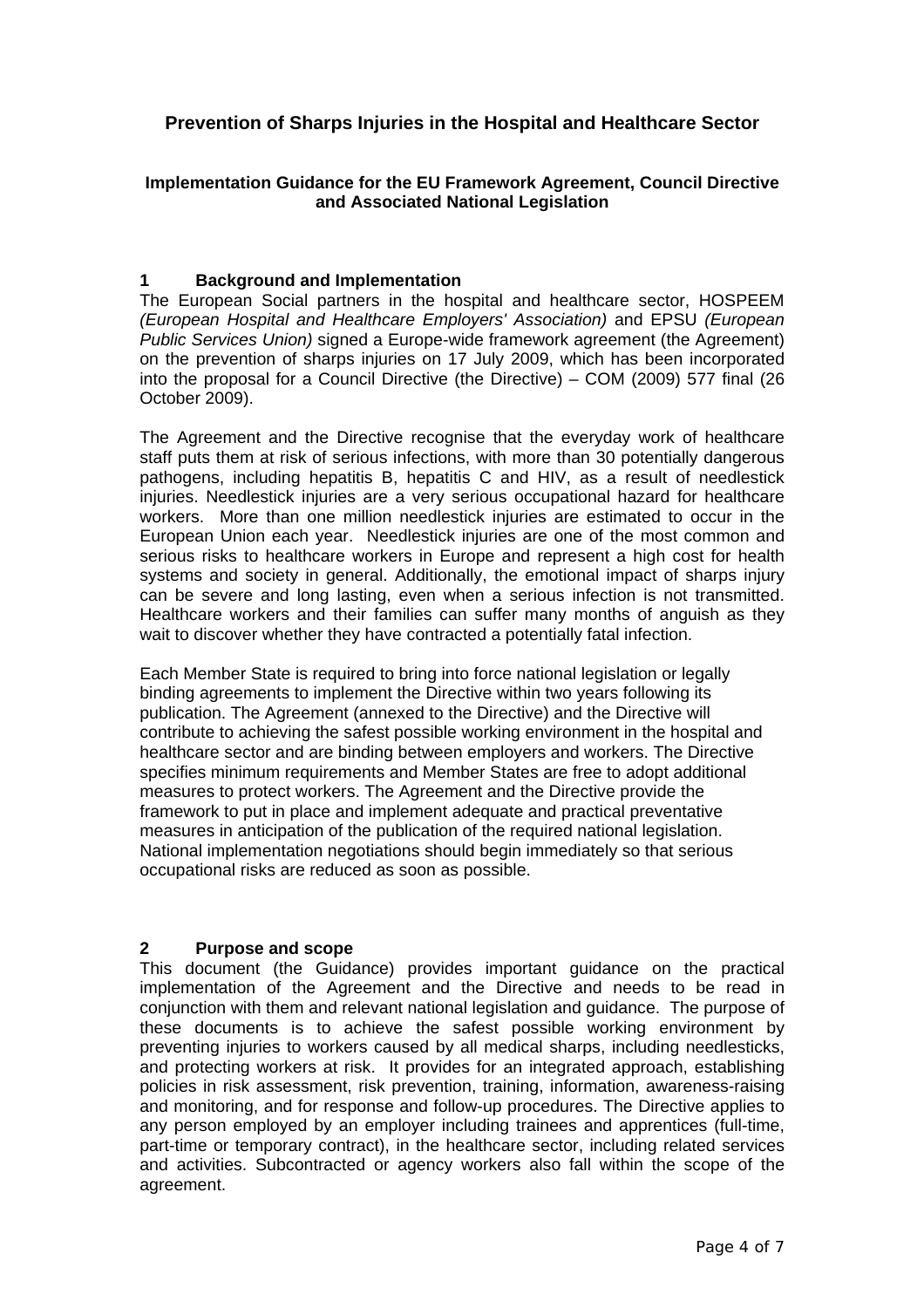## **3 Principles**

The principles which must be observed when taking action include:

- the vital role of a well-trained, adequately resourced and secure workforce in preventing risks;
- that employers and workers' representatives shall work together at the appropriate level to eliminate and prevent risks, protect workers´ health and safety, and create a safe working environment, including consultation on the choice and use of safe equipment, identifying how best to carry out training, information and awareness-raising processes.
- the responsibility of each worker to take care of his or her own safety and the duty of the employer to ensure the health and safety of workers in every aspect relating to their work;
- to never assume that no risks exist;
- the hierarchy of measures concerning the safety and health protection of workers in the Directive, i.e. to avoid risk, to evaluate remaining risks which cannot be avoided, to combat risks at source and to reduce risks to a minimum;
- the importance of a combination of several measures (see 5 below) for achieving the safest possible workplace environment;
- promoting a 'no blame' culture. Incident reporting should focus on systemic factors rather than individual mistakes and systematic reporting must be considered as accepted procedure.

### **4 Assessment of risks**

Risk assessment procedures shall be conducted in compliance with articles 3 and 6 of Directive 2000/54/EC and Articles 6 and 9 of Directive 89/391/EEC. They must cover all situations where there is potential for injury or exposure to blood or other potentially infectious material. The Directive also states that any risk assessment must take into account how well resourced and organised the workplace is.

Directive 2000/54/EC (safety of workers exposed to biological agents) states:

"Where prevention of workers exposure is not possible, the risk of exposure must be limited to as low a level as necessary in order to adequately protect the health and safety of the workers concerned, in particular by the following measures which are to be applied in light of the results of the risk assessment:

a) keeping as low as possible the number of workers likely to be exposed;

b) design of work processes and engineering control measures so as

to avoid or minimise the release of biological agents into the workplace."

The highest risk procedures include blood collection, IV cannulation and percutaneously placed syringes. Small amounts of blood can result in potentially life threatening infection. Hollow-bore needles contain more blood and therefore carry more risk than solid needles. Therefore, whenever a hollow-bore needles is used on a patient there is a significant risk to healthcare workers.

It is important to note that the incidence of hepatitis B virus (HBV), hepatitis C virus (HCV) and human immunodeficiency virus (HIV) is significantly higher in the hospital population than in the general population. Additionally, patients will be treated before it is known that they are carrying a serious blood-borne infection, so it is not feasible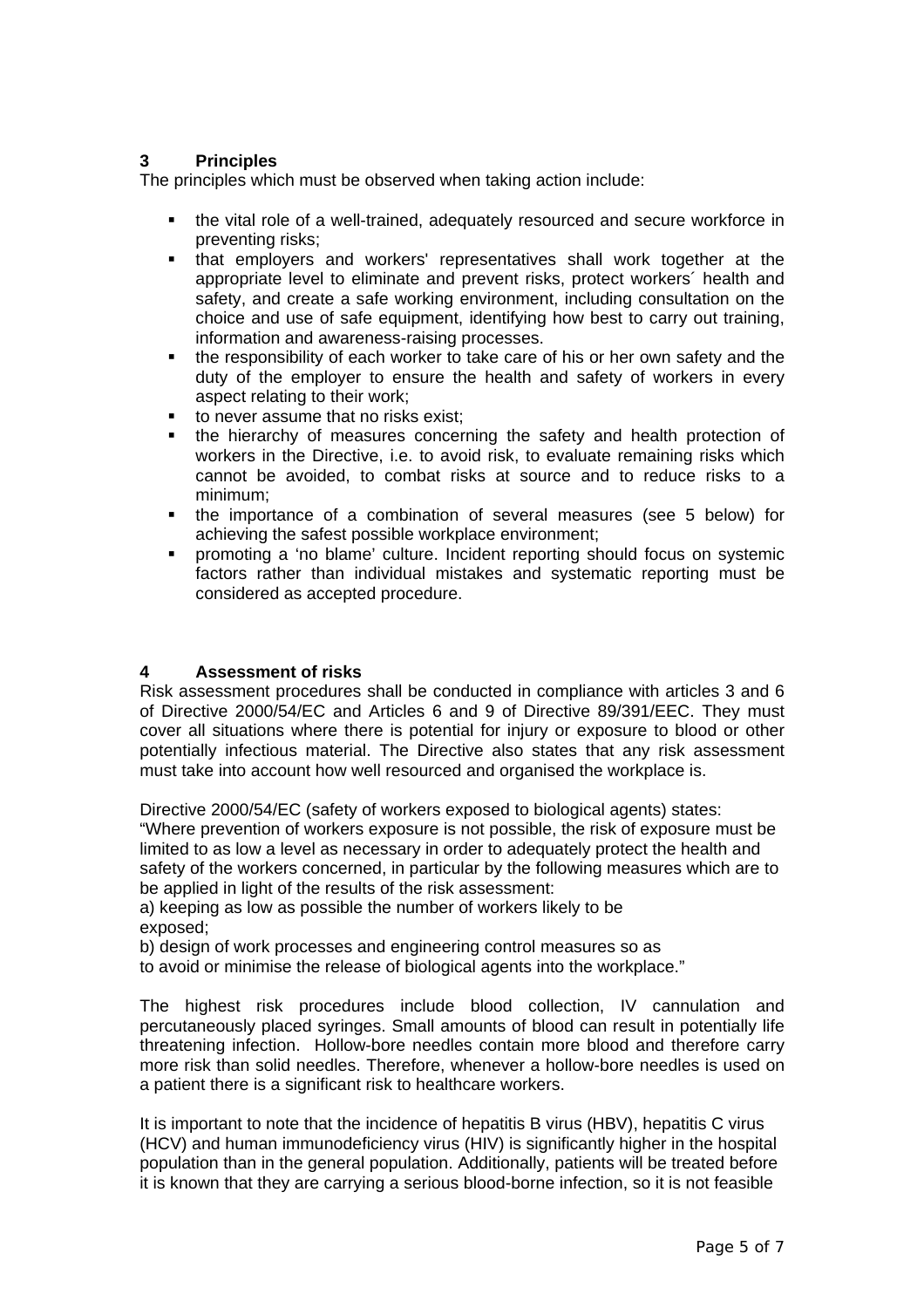to reliably segregate patients on the basis of risk and universal sharps injuries prevention measures are therefore, appropriate.

## **5 Elimination, prevention and protection**

The Directive states that employers must comply with the hierarchy of controls as set out in European Directives 89/391 and 2000/54.

Where the results of the risk assessment reveal a risk of exposure, this must be controlled, by:

- Elimination eliminating the unnecessary use of sharps by implementing changes in practice and on the basis of the results of the risk assessment,
- Safe Procedures specifying and implementing safe procedures for using and disposing of sharp medical instruments and contaminated waste. The practice of recapping shall be banned with immediate effect. These procedures shall be regularly reassessed and shall form an integral part of the measures for the information and training of workers;
- Engineering Controls providing medical devices incorporating safetyengineered protection mechanisms;
- PPE the use of Personal Protective Equipment (gloves, masks, gowns, etc).

Directive 89/655/EEC (Minimum safety and health requirements for the use of work equipment by workers at work) in Article 3.2 says that where risk cannot be eliminated the employer shall take appropriate measures to minimise the risks.

Appropriate measures to minimise the risks would include the provision by employers of safer needle devices and sharps containers. Independent studies show that a combination of training, safer working practices and the use of medical devices incorporating sharps protection mechanisms (safety-engineered devices) can prevent the majority of needlestick and sharps injuries'.<sup>1</sup> Studies have also demonstrated that failure to implement any one of these three elements results in a significantly reduced impact.<sup>2</sup> Similarly, attempts to implement safety-engineered medical devices only in certain areas or on certain patients would be neither practicable nor effective.

It is also important to note that as well as safeguarding the safety of healthcare staff and making this a more attractive profession, these measures have been proven to be cost effective.<sup>3</sup>

As the Directive stipulates managers should consult with workers' representatives on the choice and uses of safety-engineered devices, identifying how best to carry out training, information and awareness-raising processes. In Spain there are already four regions where sharps prevention measures, including the mandatory use of medical devices incorporating safety-engineered needle protection, is required by law. In supporting the implementation of these measures the Spanish Nurses Association has found that it is very important that the staff that will use the devices are involved in the selection process.

When considering safety-engineered medical devices the following selection criteria should be applied:

- The device must not compromise patient care;
- The device must perform reliably;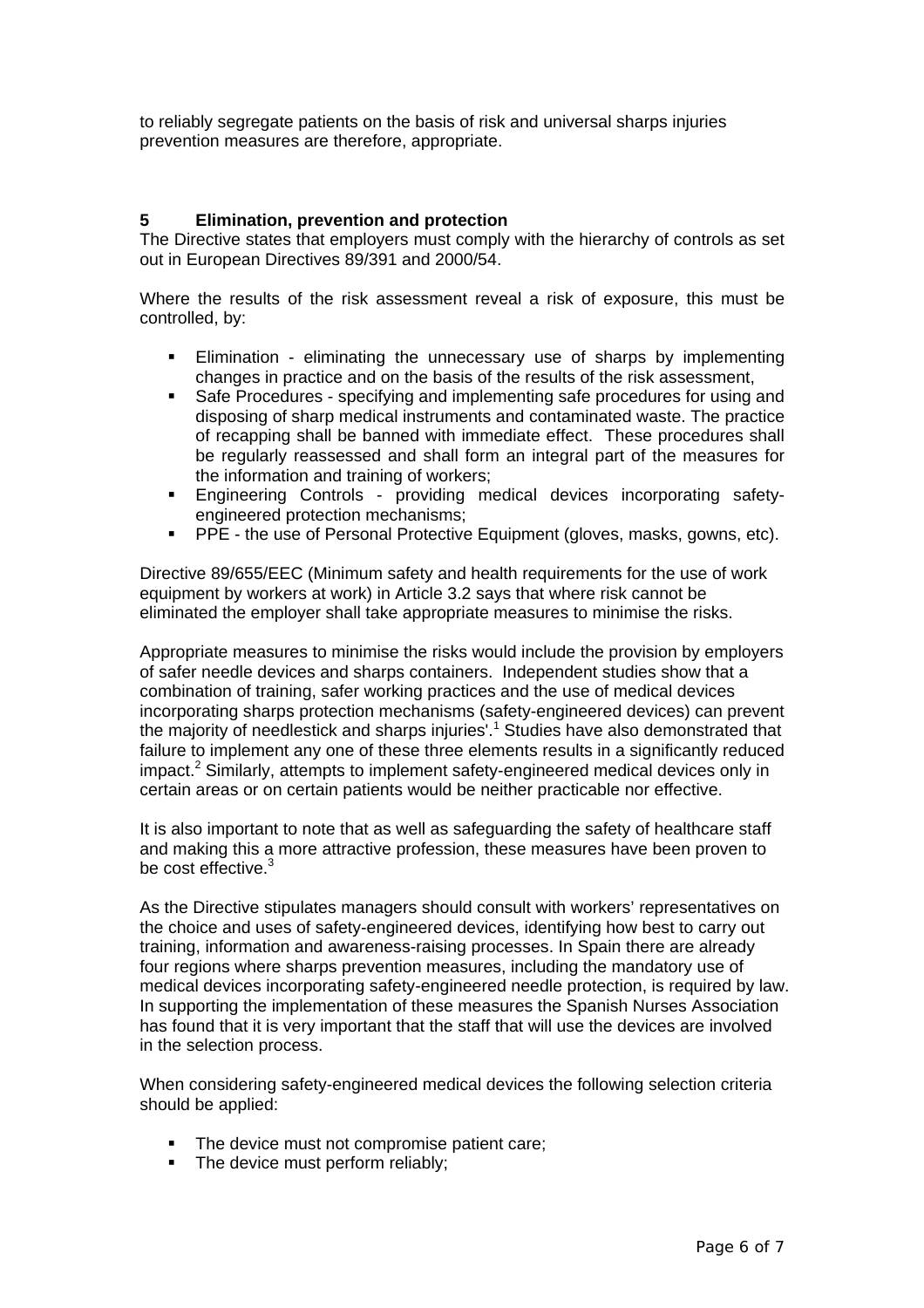- The safety mechanism must be an integral part of the safety device, not a separate accessory;
- The device must be easy to use and require little change of technique on the part of the health professional;
- The activation of the safety mechanism must be convenient and allow the care-giver to maintain appropriate control over the procedure;
- The device must not create other safety hazards or sources of blood exposure;
- A single-handed or automatic activation is preferable;
- The activation of the safety mechanism must manifest itself by means of an audible, tactile or visual sign to the health professional:
- The safety mechanisms should not be easily reversible once activated.

In the Annex to Directive 89/655/EEC, which specifies the minimum requirements, it states:

2.8 "Where there is a risk of mechanical contact with moving parts of work equipment which could lead to accidents, those parts must be provided with guards or devices to prevent access to danger zones or to halt movement of dangerous parts before danger zones are reached."

Comprehensive user training is pivotal to the introduction of safety-engineered medical devices. Experience has shown that when this is done well, in combination with safer working procedures, the implementation of the safety measures is much more effective.

### **6 Information and awareness-raising**

The employer shall take the following appropriate measures to raise awareness amongst workers and their managers:

- Highlight the risks of handling sharps;
- Give guidance on existing legislation and local policies
- **Promote good practices and safe systems of work regarding the prevention of** sharps injuries
- **Promote the importance of recording sharps injuries;**
- Raise awareness by developing activities and promotional materials in partnership with representative trade unions and/or workers' representatives;
- Provide information on support programmes available.

### **7 Training**

Workers shall receive training on policies and procedures associated with the prevention and management of sharps injuries during induction for all new and temporary staff and at regular intervals thereafter. Training shall include:

- The correct use of medical devices incorporating sharps protection mechanisms;
- Induction for all new and temporary staff;
- The risk associated with blood and body fluid exposures;